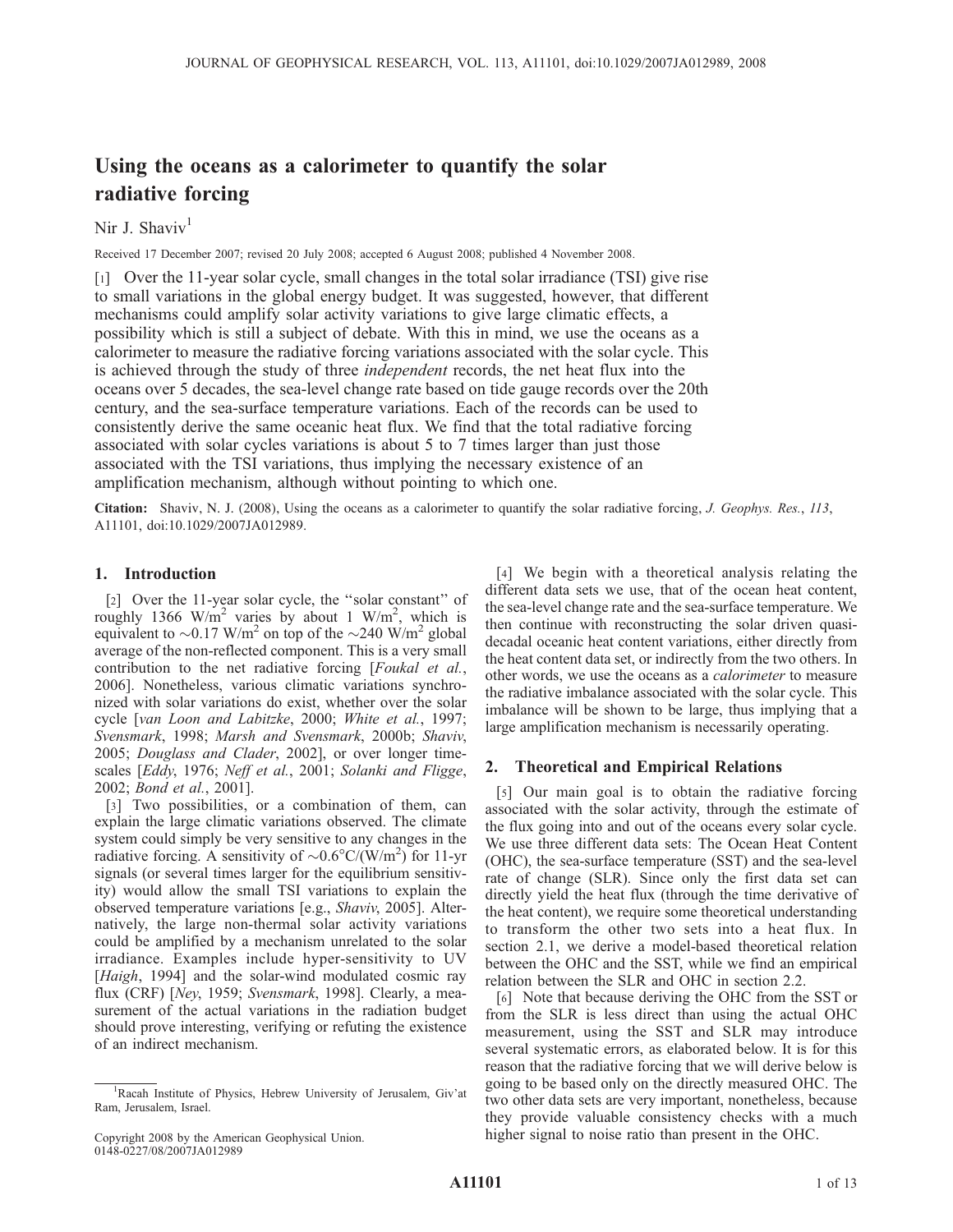

Figure 1. The 1D ocean diffusion model we use. It is formally described by equations (1) to (5).

## 2.1. 1D Model for the SST/OHC Relation

[7] We assume that the ocean can be divided into a mixed layer just underneath the surface of the ocean, which exhibits very fast mixing, and the ''deep ocean'', where vertical diffusion is slow. Because of the fast vertical mixing in the mixed layer (ML), its temperature profile can be taken as uniform. To obtain the temperature profile below the ML, we need to solve the diffusion equation. Thus our 1D model is as described in Figure 1.

[8] Conservation of energy in the top layer implies:

$$
\ell C_p \frac{\partial \Delta T_{\text{ML}}}{\partial t} = q_{\text{top}} - q_{\text{bottom}},\tag{1}
$$

where we work with temperature perturbations around the steady state. Also,  $C_p$  is the heat capacity per unit volume at constant pressure, while  $q_{top}$  is the net energy flux going into the mixed layer from the top. It includes the flux directly associated with the solar activity (which we wish to quantify), plus corrections due to the climate's response to the changed ocean temperature, which include two terms (in the linear limit). The first is heat loss due to the SST while the second is absorption depending on the temperature of the bottom of the atmosphere. Namely,

$$
q_{\text{top}} = q_{\text{top},0} - (\lambda_o \Delta T_{\text{ML}} - \lambda_a \Delta T_{\text{air}}). \tag{2}
$$

Note that generally  $\lambda_o \neq \lambda_a$  because either can independently interact with other heat reservoirs (e.g., short wavelength radiation and space).

[9] Because of the small heat capacity of the atmosphere and land, we assume that it takes a short time for the atmospheric climate system above the oceans to reach an equilibrium with the oceans. Practically, there is therefore a negligible lag between the global air temperature and ocean temperature over the 11-year scale, thereby allowing us to assume that  $\Delta T_{\text{air}} = \beta \Delta T_{\text{ML}}$ . The factor  $\beta$  is not necessarily

unity because the equilibrium change in the ocean temperature need not be the same as that of the air.

[10] Thus the atmospheric flux into the ocean depends on the ocean temperature, with an effective feedback parameter  $\lambda_{a,\text{eff}}$ :  $\lambda_a \Delta T_{\text{air}} \equiv \lambda_a \beta \Delta T_{\text{ML}} \equiv \lambda_{a,\text{eff}} \Delta T_{\text{ML}}$ . Equation (2), can be therefore written as

$$
q_{\text{top}} = q_{\text{top},0} - (\lambda_o - \lambda_{a,\text{eff}}) \Delta T_{\text{ML}} \equiv q_{\text{top},0} - \lambda \Delta T_{\text{ML}}.
$$
 (3)

We of course expect the feedback  $\lambda$  to be positive, since the oceans lose energy when they are warmer.

[11] Below the mixed layer, we have eddy diffusion. We assume a fixed eddy diffusion coefficient  $\kappa$ , such that the temperature diffuses according to:

$$
\frac{\partial \Delta T}{\partial t} = \kappa \frac{\partial^2 \Delta T}{\partial z^2}.
$$
 (4)

Here we implicity neglect the effect of upwelling, which is expected to be unimportant over the 11-year solar cycle, since the latter is much shorter than the typical timescale it takes to diffuse down to the thermocline at  $H_{\text{therm}} \sim 400 \text{ m}$ [e.g., Lindzen and Giannitsis, 1998]. That is, upwelling is expected to be important on times scales of order  $H_{\text{therm}}^2/\kappa \sim$ 50 yr, or longer.

[12] For simplicity, we define  $z = 0$  to be at the boundary between the ML and the deep ocean. From continuity, we have  $\Delta T_{ML} = \Delta T(z = 0)$ .

[13] The last boundary condition is on the flux between the ML and the deep ocean:

$$
q_{\text{bottom}} = -\kappa \frac{\partial \Delta T}{\partial z}\bigg|_{z=0}.
$$
 (5)

[14] Next, we assume a harmonic form for our variables. In particular, the temperature in the deep ocean is of the form  $\Delta T(z, t) = T \exp(ikz - i\omega t)$ . Note that we use squiggle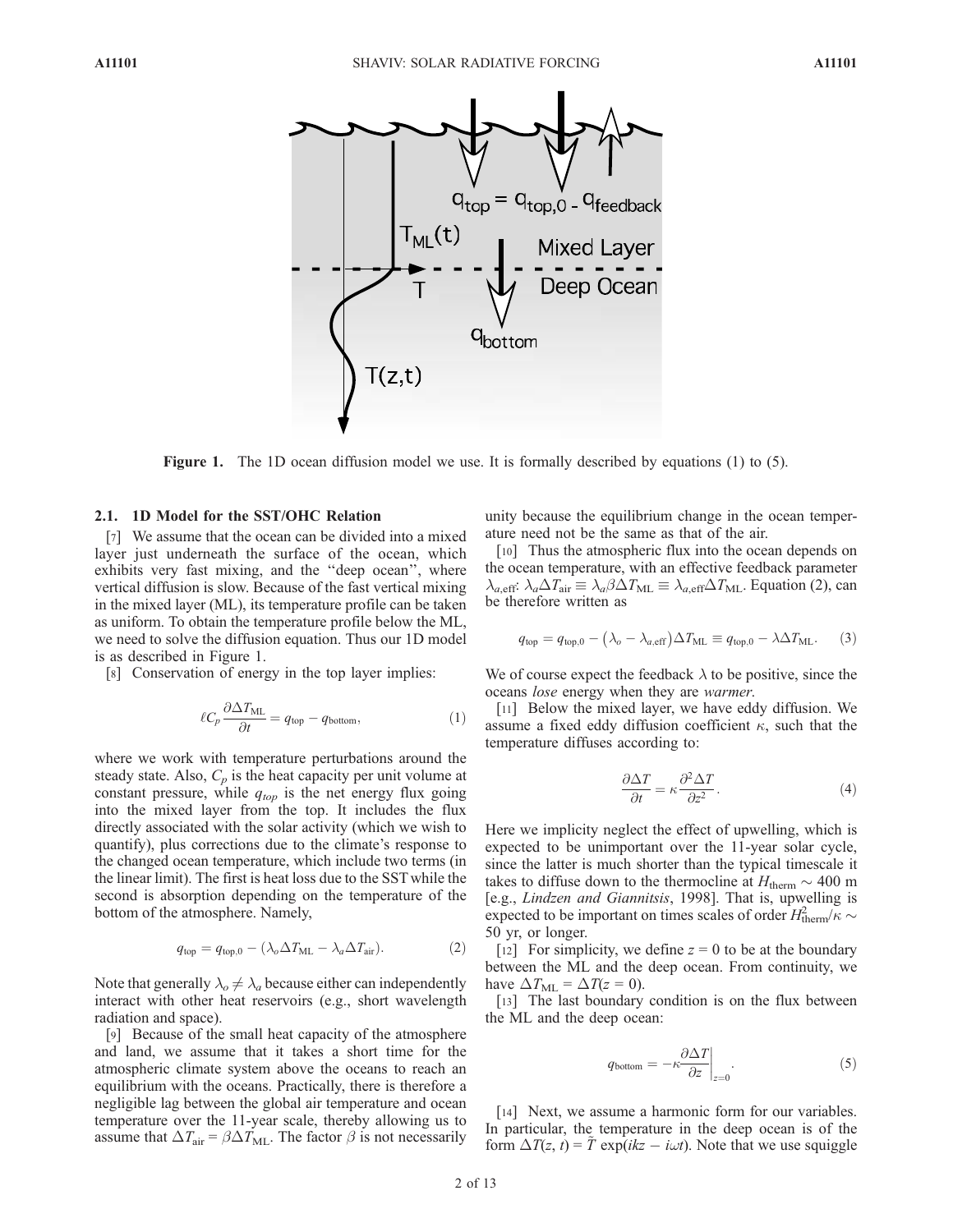

Figure 2. Maximum annual depth (in meters) of the mixed layer based on the ocean temperature data set of Levitus and Boyer [1994].

marks to denote the harmonic amplitude of the different variables, as opposed to the actual time dependent values. Thus the diffusion equation (equation (4)) gives:

$$
-i\omega \tilde{T} = -\kappa k^2 \tilde{T} \Rightarrow k = \sqrt{\frac{\omega}{2\kappa}} (1+i). \tag{6}
$$

Once we plug the boundary conditions (equations  $(3)$ ,  $(5)$ ) in the energy conservation equation (equation (1)), we find

$$
-i\omega \ell C_p \tilde{T} = \tilde{q}_{top,0} - \lambda \tilde{T} + i\kappa k \tilde{T}
$$
 (7)

or,

$$
\tilde{T} = \frac{\tilde{q}_{top,0}/C_p}{\left(\sqrt{\frac{\omega\kappa}{2}} + \frac{\lambda}{C_p}\right) - i\left(\omega\ell + \sqrt{\frac{\omega\kappa}{2}}\right)}.
$$
\n(8)

[15] The relation between the absolute value of the amplitudes is:

$$
|\tilde{T}| = \frac{|\tilde{q}_{top,0}|/C_p}{\sqrt{\left(\sqrt{\frac{\omega\kappa}{2}} + \frac{\lambda}{C_p}\right)^2 + \left(\omega\ell + \sqrt{\frac{\omega\kappa}{2}}\right)^2}}.
$$
(9)

This results provides the relation between the harmonic flux variation and the SST variations at a given point. However, we are interested in the globally averaged response.

[16] We therefore assume for simplicity that the flux  $\tilde{q}_{top,0}$ is spatially constant, or at least, that it is uncorrelated with the mixing layer depth. If a correlation does exist, it would further complicate the analysis. However, as long as we do not know the spatial dependence of  $\tilde{q}_{top,0}$  (because we do not know the actual mechanism), this is the only reasonable assumption we can make. This allows us to define an appropriate average for an effective depth:

$$
l_{\text{eff}}^{-1} \equiv \left\langle \sqrt{\left(\sqrt{\frac{\omega \kappa}{2}} + \frac{\lambda}{C_p}\right)^2 + \left(\omega \ell + \sqrt{\frac{\omega \kappa}{2}}\right)^2} \right\rangle^{-1},\tag{10}
$$

where the average is taken over the global ocean area. This effective depth can then be used to relate between the flux and average temperature response:

$$
\langle \tilde{T} \rangle = \frac{\tilde{q}_{top,0}}{C_p \ell_{\text{eff}}}.
$$
\n(11)

Note that  $\ell_{\text{eff}}$  is the effective mixed layer depth that would be required, if there was no deep ocean, and no atmospheric feedbacks, to give the correct relation between the mixed layer temperature and the flux going into it.

[17] The phase  $\varphi$  between the flux going into the ocean and the surface temperature can also be derived:

$$
\tan \varphi = \frac{\sqrt{\omega \kappa/2} + \omega \ell}{\sqrt{\omega \kappa/2} + \lambda/C_p}.
$$
 (12)

[18] We see that if the mixed layer is large, the phase lag approaches  $90^\circ$ . If the diffusion into the deep ocean is dominant, the preferred phase is  $45^{\circ}$ , while the lag will tend to disappear if  $\lambda$  is large (climate sensitivity is small).

[19] The frequency we use is of course that of the 11 year solar cycle:  $\omega = 2\pi/11$  yr.

[20] Values for the diffusion coefficient were obtained in the literature using direct diffusion measurements. They range from  $2 \times 10^{-5}$  m<sup>2</sup>/sec to  $3 \times 10^{-4}$  m<sup>2</sup>/sec, as can be seen, for example, in Figure 13 of Law et al. [2003].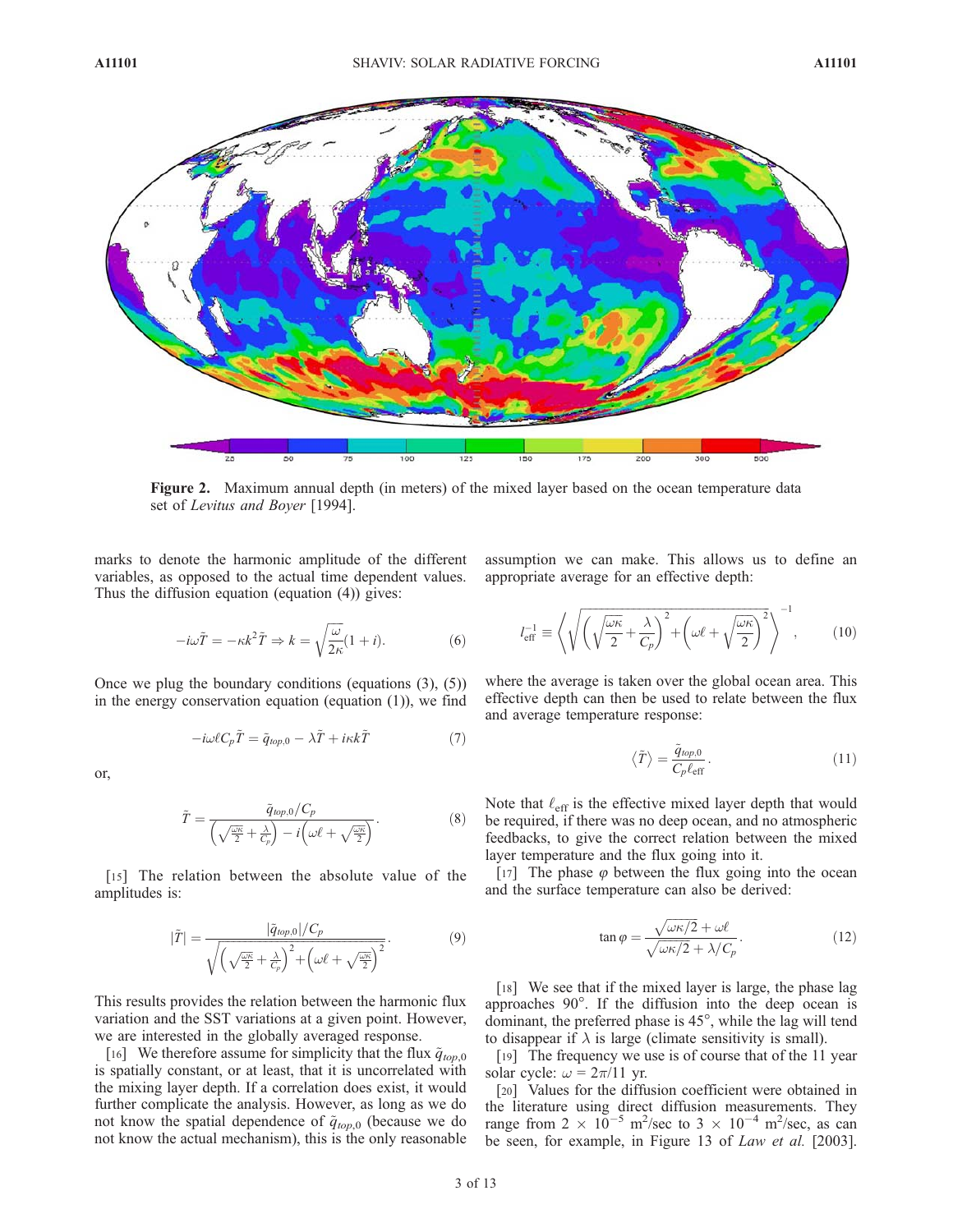

**Figure 3.** The model-based ratio  $|q_{\text{top,0}}/T_{\text{ML}}|$  between the flux going into the oceans  $q_{\text{top,0}}$  and the mixed layer (or sea-surface) temperature  $T_{ML}$  (in solid contours), and the temperature phase lag behind the flux (in dashed contours), as a function of the eddy diffusivity below the mixed layer and the feedback parameter  $\lambda$  as given by  $\Delta T_{\times 2} = (3.8 \text{ W/m}^2)/\lambda$ . The latter is the ocean surface temperature increased following a doubled  $CO<sub>2</sub>$  level (which is similar to the standard used definition of sensitivity). The observed phase lag is 30° to 50° [White et al., 1997], thus favoring a large  $\lambda$  or a low effective temperature sensitivity.

Thus we take as a nominal value  $\kappa \sim 10^{-4}$  m<sup>2</sup>/sec. Interestingly, it is also the typical value which fits the absorption of bomb  ${}^{14}C$  into the oceans [Siegenthaler and Joos, 1992].

[21] The feedback parameter  $\lambda$ , which is the inverse of the SST sensitivity to changes in the energy budget, is expected to be similar to the inverse of the global temperature sensitivity. The latter is often expressed as the equilibrium temperature rise expected following the doubling of the atmospheric  $CO<sub>2</sub>$ , which is equivalent to a radiative forcing of 3.8 W/m<sup>2</sup>. For a gray body earth without any feedbacks, this temperature rise is  $\Delta T_{\times 2} = 1.2$ °C. According to the IPCC-AR4, it is likely to be higher duo to strong positive feedbacks, that is,  $\Delta T_{\times 2} = 2 - 4.5^{\circ}\text{C}$ . Thus we expect  $\lambda \sim$ 3.8 W/m<sup>2</sup>/ $\Delta T_{\times 2}$  with the large aforementioned range for  $\Delta T_{\times 2}$ . Because the global sensitivity is still unknown, we leave  $\lambda$  as a free parameter.

[22] Last, we require the global distribution of the maximum annual mixed layer depths, which is derived from the data set of Levitus and Boyer [1994]. The distribution of maximum annual ML depths, which is depicted in Figure 2, is then used to calculate the average of equation (10) for given diffusivities and sensitivities.

[23] With the effective mixed layer depth calculated, we can obtain  $q_{top,0}/\langle T \rangle$  and the phase lag. These are depicted in Figure 3.

[24] From Figure 3 it is apparent that the main uncertainty in determining the relation between the ocean flux and the SST is the diffusion coefficient beneath the mixed layer. For the aforementioned ranges of diffusivities, we find

$$
\left|\frac{\tilde{q}_{top,0}}{T_{SST}}\right| = 13 \pm 4 \frac{\text{W/m}^2}{\text{C}}.
$$
\n(13)

#### 2.2. Empirical Relation Between the OHC and SLR

[25] Over the decadal timescale, thermal expansion appears to be the main contribution toward sea-level rise (e.g., section 5.5.6 in the IPCC AR4). Specifically, it appears to constitute about  $(dh/dt)|_{th}/(dh/dt)|_{tot} = 0.57 \pm 0.13$  of the total rise observed between 1993 and 2003 (and about  $0.38 \pm 0.06$  on the longer, 1955 to 2003 period, less relevant to us). This implies that to a large extent SLR reflects the heat content variations, at least on the 11-year timescales, since it is comparable to all the other contributions combined.

[26] Besides the fact that SLR are not all due to thermal expansion, we also need to consider that the actual expan-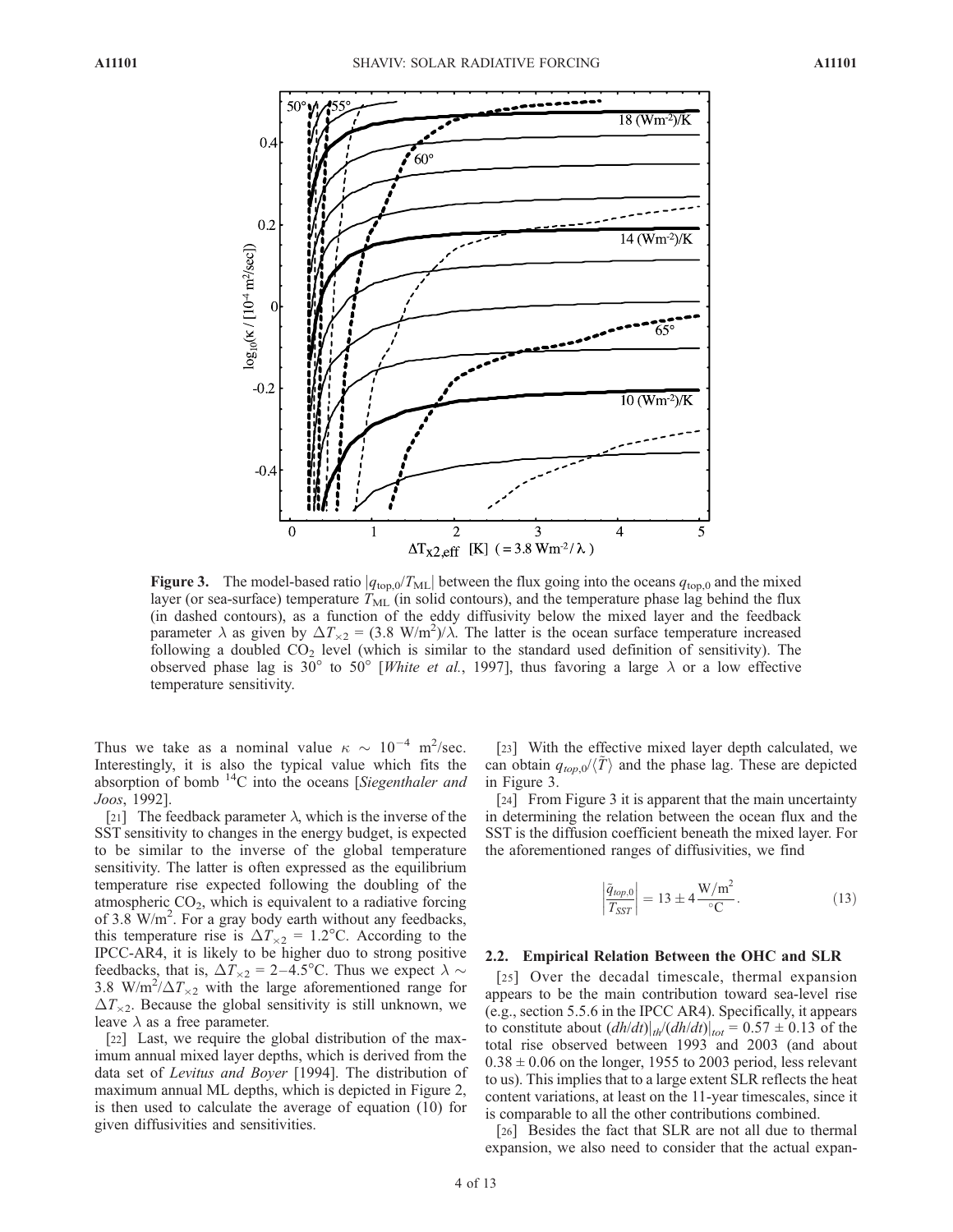

Figure 4. Sea-surface temperature anomaly, sea-level rate, net oceanic heat flux, the TSI anomaly and cosmic ray flux variations. In the top panel are the inverted Haleakala/Huancayo neutron monitor data (heavy line, dominated by cosmic rays with a primary rigidity cutoff of 12.9 GeV) and the TSI anomaly (TSI: 1366 W/m<sup>2</sup> , thin line, and based on the study of Lean [2000]). The next panel depicts the net oceanic heat flux, averaged over all the oceans (thin line) and the average heat flux in the Atlantic region (Lon 80°W to 30°E, thick line), based on the study of *Ishii et al.* [2006]. The next two panels plot the SLR and SST anomaly. The thin lines are the two variables with their linear trends removed. In the thick lines, the component according to *Lombard et al.* [2005] is removed as well (such that the crosscorrelation with the signal of *Lombard et al.* [2005] will vanish).

sion depends on the temperature and pressure. Thus the relation between the thermal-SLR change  $dh/dt|_{th}$  and the oceanic flux  $q_{top}$  is not necessarily one to one. To estimate the thermal-SLR to oceanic flux ratio, we can look at the thermal SLR calculated from the observed OHC variations. We do so with both *Ishii et al.* [2006] and *Levitus and Boyer* [1994] data, and compare it to the actual OCH variations. The ratio found is

$$
\frac{|\tilde{q}_{top}|}{dh/dt|_{th}} = 0.51 \pm 0.1 \frac{W/m^2}{mm/yr},
$$
\n(14)

As a consistency check, we can also estimate this number under the *crude* approximation that the oceans heat uniformly, and that the expansion coefficient  $\lambda$  is linear in the temperature. Under this approximation, the ratio is

$$
\frac{|\tilde{q}_{top}|}{dh/dt}|_{th} \approx \frac{C_p|_{T_{avr}}}{\lambda} \approx 0.74 \frac{\text{W/m}^2}{\text{mm/yr}},\tag{15}
$$

where we have taken the average ocean surface temperature  $T_{avr}$  to be 17°C.  $C_p$  is the heat capacity per unit volume (at constant pressure) of sea water. The small inconsistency implies that warmer oceans tend to heat or cool more than colder oceans, which have a smaller expansion coefficient.

[27] Thus, to obtain the oceanic flux from the observed (total) SLR, we use the above numbers:

$$
\frac{|\tilde{q}_{top}|}{dh/dt|_{tot}} = \frac{|\tilde{q}_{top}|}{dh/dt|_{th}} \frac{dh/dt|_{th}}{dh/dt|_{tot}} = 0.29 \pm 0.09 \frac{W/m^2}{mm/yr}.
$$
 (16)

## 3. Deriving the Oceanic Heat Flux 3.1. Heat Flux From the Ocean Heat Content

[28] We begin with a direct reconstruction of the global oceanic heat flux using the thermal heat content of the top 700 m of the global oceans over the past 5 decades [Ishii et al., 2006], and differentiate it. Since we do not expect the 11-year oscillations to penetrate deeper than about 200 m (depending on the mixed layer depth and the actual diffusion coefficient), there is no need to add deeper ocean data, which would just add noise.

[29] Two sets are generated, one for the whole ocean and one for the Atlantic region (all waters between  $80^{\circ}$ W and  $30^{\circ}$ E). The data is then differentiated to get a flux, and averaged with a 3 year (central) running average. The result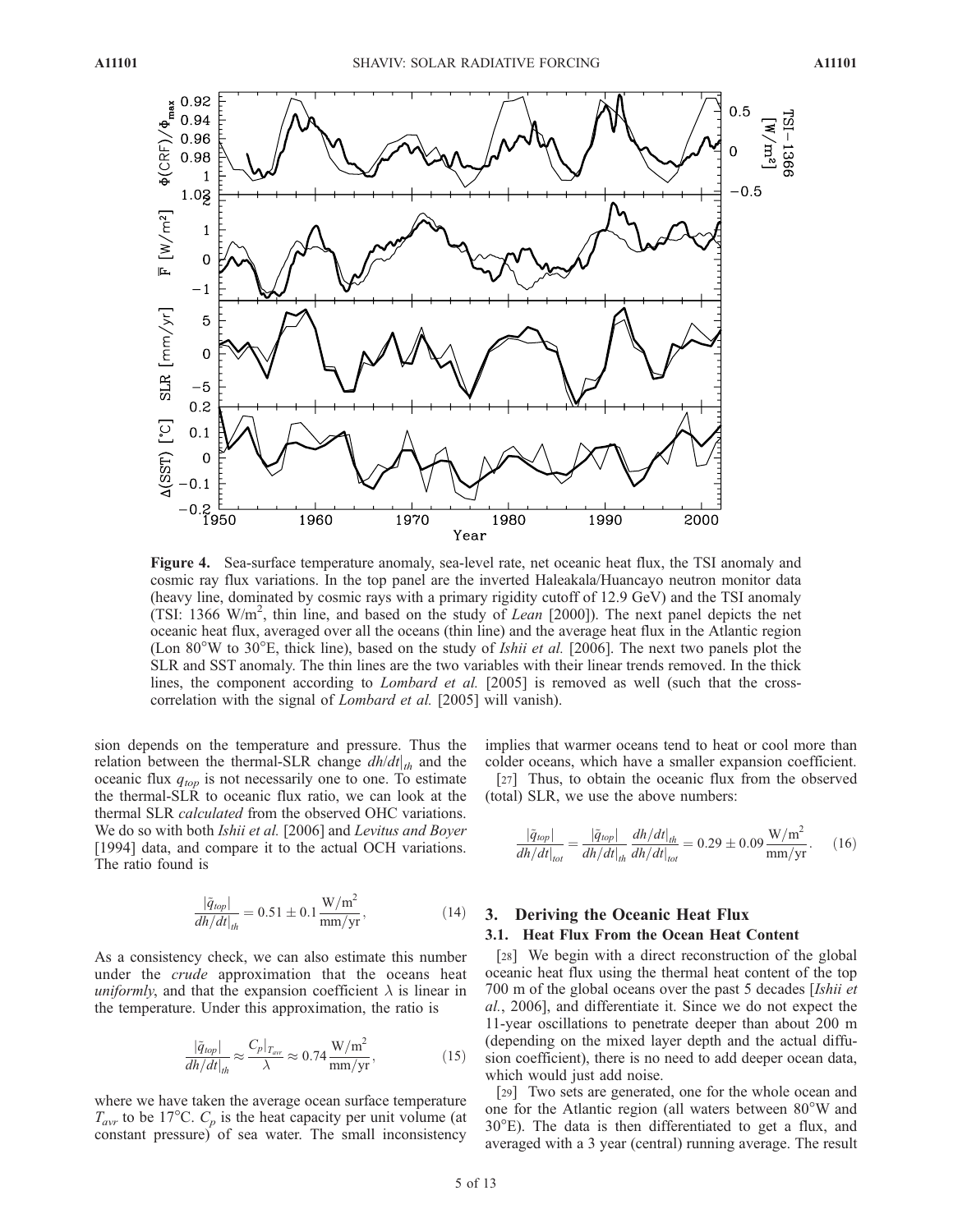

Figure 5. (top) The sea surface temperature anomaly, (middle) the global OHC variations, and (bottom) the Atlantic OHC variations from Figure 4 folded over the solar cycle and averaged. Two cycles (with solar minimum being  $\phi = 0$ ) are shown. The solid lines are  $\chi^2$  fits to a harmonic variation. Unlike Figure 4, the OHC data are not box averaged with a 3-year running average. Instead, it is averaged into 1-year bins then pairwise differentiated. This implies that nearby points in the OHC variations are correlated but significantly less than in Figure 4. The SST data are yearly averaged, but since there is no derivative, the points are uncorrelated. The figure demonstrates that once the data are folded over the solar cycle, the uncorrelated noise is suppressed. This leaves a much clearer correlation. In fact, the correlation coefficients between the SST, global and Atlantic OHC variations, and the reconstructed solar flux are  $r = 0.83, 0.79, 0.86$ respectively. Note that the statistical significance of the result is not markedly different than in the case of the unfolded data because the effective number of degrees of freedom is much smaller here.

is depicted in Figure 4. The flux is the average flux going into the oceans. This is not necessarily the average over the whole globe, as it depends on the actual flux variations over land. This point is elaborated in section 5.

[30] Evidently, there are some variations which resemble the solar activity changes, either as measured directly with the TSI [Lean, 2000], or through the CRF proxy (specifically, the Huancayo/Haleakala low geomagnetic latitude neutron monitor). The Pearson correlation coefficient is  $r = -0.29$  with the CRF (negative, since more cosmic rays imply a less active sun), or 0.24 with the TSI.

[31]  $N_{\text{eff}}$ , the effective number of d.o.f, is estimated in this and other analyses here using the standard formula of Bartlett [1935] which implicitly assumes that the random realizations of the null hypothesis (of no correlation) signals we wish to rule out have the same autocorrelation function as those of the signals, which in our case have some periodicity. Since the general null hypothesis signals could be more general than the quasi-periodic signals we have,  $N<sub>eff</sub>$  is somewhat underestimated. Here we find that the number of d.o.f is 35 for the correlation with the CRF and 32 for the correlation with the TSI, giving a statistical significance of  $p = 0.04$  or  $p = 0.1$  respectively, assuming a two-tailed distribution.

[32] One of the reasons for the poor correlation is a significant contribution from other sources. For example, it was suggested that the El-Ñino southern oscillation (ENSO) which dominates the Pacific basin [Lombard et al., 2005], and volcanoes [AchutaRao et al., 2007] will give rise to large contributions to the heat flux. Another problem is that of completeness—large regions lack proper coverage [AchutaRao et al., 2007], which can give rise to spurious variability. Thus we repeat the analysis as before, but constrain it to the Atlantic ocean (i.e., all waters between  $80^{\circ}$ W and  $30^{\circ}$ E). The result, depicted in Figure 4, exhibits a higher correlation with solar activity variations, though some discrepancies still exist. Here  $r = -0.47$  with  $N_{\text{eff}} =$ 27 for the correlation with the CRF, and  $r = 0.45$  and  $N_{\text{eff}} =$ 23 for the correlation with the TSI, giving  $p = 0.01$  and 0.02 respectively.

[33] Since the correlation with the TSI and with the CRF are not meaningfully different, this correlation cannot be used to say, at face value, whether the large solar effect is directly related to solar activity (and the TSI), or indirectly, through modulation of the cosmic ray flux. Hence we can conclude that a large solar influence exists, we can quantify it, but we cannot determine the physical origin of the influence from just the correlation. Note also that the best fit lags have rather large errors, of at least 6 months. If we also consider that the phase within the solar cycle cannot be as accurately defined, we can deduce that the lags do not lead to any meaningful conclusions.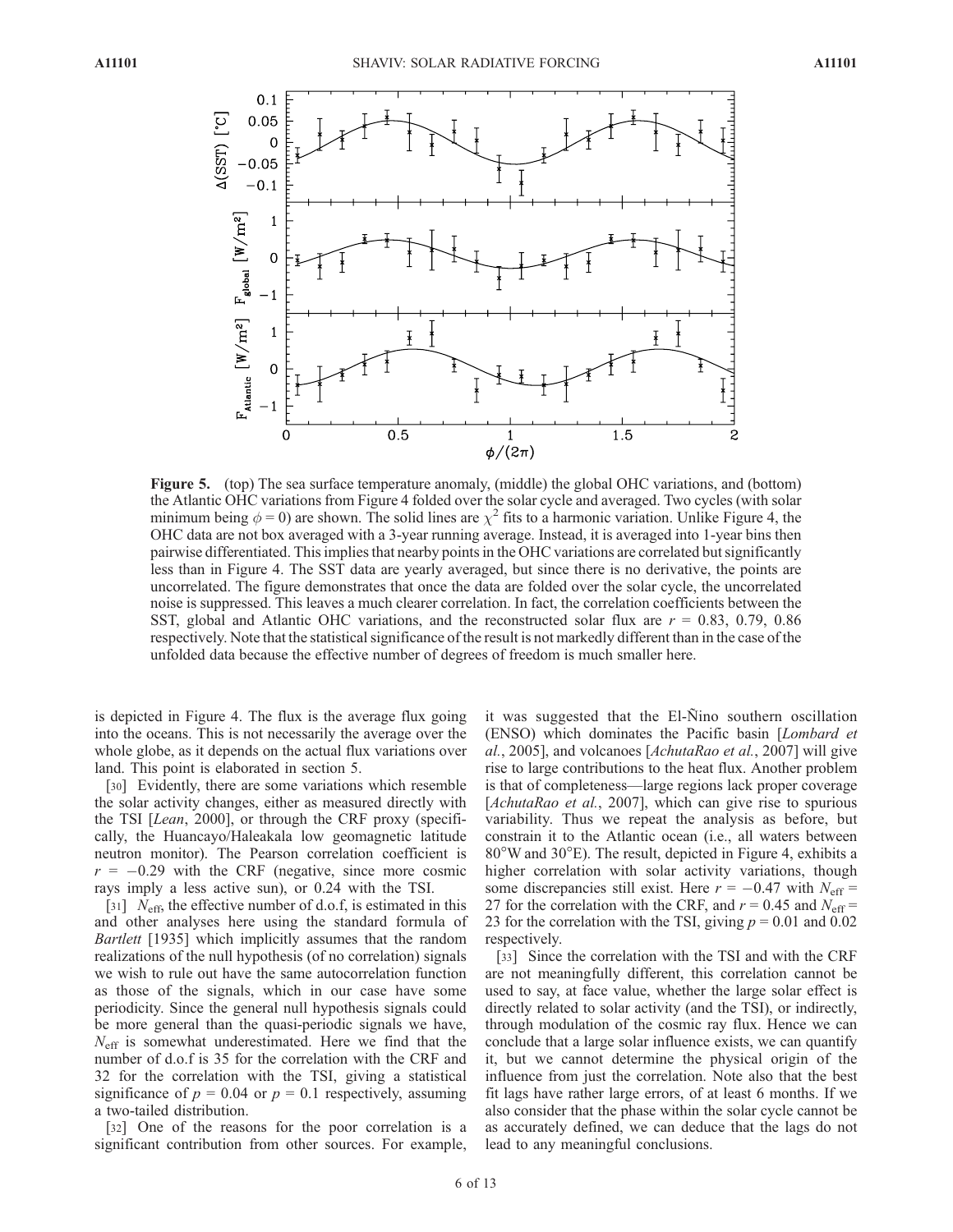

Figure 6. Sea-level versus solar activity. Sea-level change rate over the 20th century is based on 24 tide gauges previously chosen by *Douglas* [1997] for the stringent criteria they satisfy (solid line, with  $1 - \sigma$ error range denoted with the shaded region). The rates are compared with the total solar irradiance variations of Lean [2000] (dashed line, with the secular trends removed). Here  $r = 0.54$  giving a  $p = 10^{-4}$ (for  $N_{\text{eff}}$  = 47). The inset depicts the sea-level change rate folded over the solar cycle together with a sinusoidal least  $\chi^2$  fit (each year is assigned a phase relative to the preceding and following solar minima, after which all data points within a phase bin are averaged; the data is then shown twice, over two cycles, for clarity). The tide gauge data leads the solar forcing by  $3 \pm 6$  months. The Inset also depicts the TOPEX/Jason satellite based sea-level change rate overlaid on the solar-cycle folded tide-gauge data. Besides the large 1997 El-Niño event, the two different data sets are consistent with each other.

[34] Another way of visualizing the results, it to fold the data over the 11-year solar cycle and average. This reduces the relative contribution of sources uncorrelated with the solar activity as they will tend to average out (whether they are real or noise). The results for the OHC can be seen in Figure 5. Here the correlation between the TSI and OHC is about  $r = 0.8$  for both the Atlantic and Global OHC data. Although the statistical significance of this much higher correlation is similar to the above analysis of the unfolded data, the folded analysis visually picks out the solar-signal within the data. A  $\chi^2$  fitting of the somewhat higher quality Atlantic OHC variations gives that:

$$
\left. \frac{\left| \tilde{q}_{top} \right|}{\Delta (TSI)} \right|_{OHC} = 1.05 \pm 0.25. \tag{17}
$$

Note that the number is dimensionless.

#### 3.2. Heat Flux From the Sea-Level Change Rate

[35] Given the relatively small correlation coefficient and modest significance, it is worth while to corroborate the existence of the large heat flux variations using an independent data set. We thus turn to analyze tide gauge data measuring sea-level variations. Note however that this data set by itself cannot be used to quantify the total oceanic heat content without knowing the actual temperature distribution and its variations, since the thermal expansion coefficient is temperature dependent. Nonetheless, if heat content variations do take place, they give rise to a changed sea level. This implies that we can independently check that the oscillations in the heat content are indeed related to solar variability, because if they are, the tidal data should too exhibit oscillations, but extending over the longer time span of the data.

[36] The tide based sea-level change data set we construct uses 24 stations previously chosen by Douglas [1997] to satisfy several constraints: (1) long record (at least 60 years), (2) not located near collisional plate boundaries, (3) at least 80% complete, (4) show reasonable agreement with nearby gauges, and (5) not located in regions subject to large postglacial rebound. The data sets themselves were obtained from the Permanent Service for Mean Sea Level (http:// www.pol.ac.uk/psmsl). To obtain a continuous data set, the data from the different stations must be averaged and differentiated. If this procedure is carried out at this order, then the differentiation may introduce spurious noise between yearly time bins where stations are added or removed. Thus the station data is first pairwise differentiated, that is, the sea-level change between each two consecutive years is first computed for each station separately. Then, the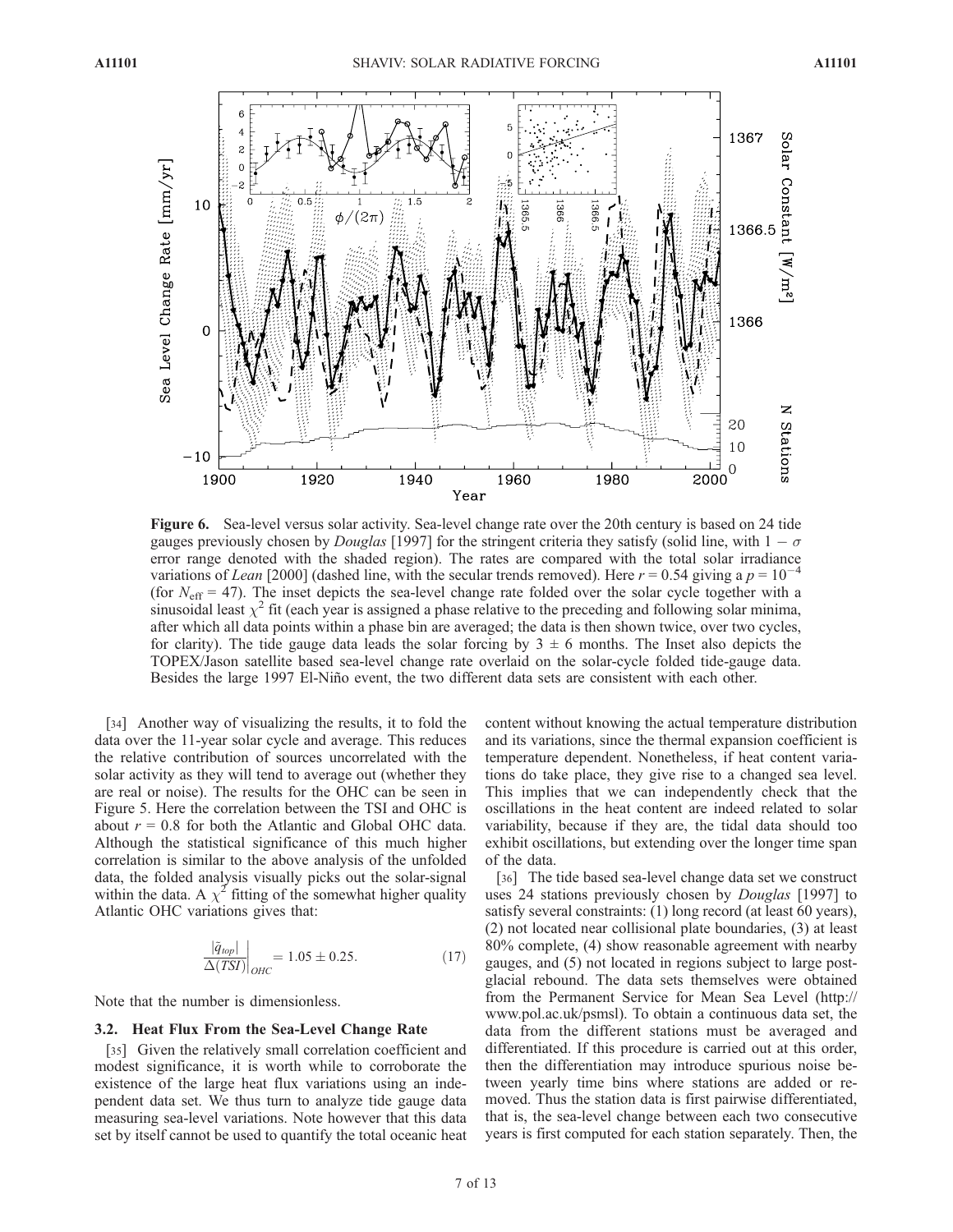Table 1. Cross-correlation Between the Different Solar and Climatic Signals<sup>a</sup>

|               | $L_{\odot}$     | $-\Phi_{\rm CRF}$        | Global OHC               | Atlantic OHC      | <b>SLR</b>        | <b>SST</b>        | <b>ENSO</b>     |
|---------------|-----------------|--------------------------|--------------------------|-------------------|-------------------|-------------------|-----------------|
| $L_{\odot}$   |                 | $0.84$ , $_{0.8}$        | $0.18, -0.2$             | $0.41$ , $13$     | $0.72$ , 0.6      | $0.42$ , 0.2      | 0.15, 1.5       |
| $-\Phi_{CRF}$ | $30, 0.0006\%$  | $\overline{\phantom{0}}$ | $0.25, -0.6$             | $0.42$ , $0.5$    | $0.61, -0.2$      | $0.48, -0.5$      | 0.17, 0.9       |
| Global OHC    | $27, 19\%$      | $26, 12\%$               | $\overline{\phantom{0}}$ | 0.73, 0.5         | 0.11, 0.1         | 0.21, 0.1         | X               |
| Atlantic OHC  | $2.4\%$         | $26, 2\%$                | $26, 0.02\%$             | $\qquad \qquad -$ | $0.37, -0.5$      | $0.24, -0.5$      | $0.08, -0.7$    |
| <b>SLR</b>    | $_{24}$ , 0.05% | $26, 0.2\%$              | $29\%$                   | $28, 3\%$         | $\qquad \qquad -$ | $0.32, -0.6$      | 0.37, 0.4       |
| SST           | $35, 0.8\%$     | $36, 0.3\%$              | $33, 13\%$               | $36, 8.4\%$       | $38, 3\%$         | $\qquad \qquad -$ | $0.52, -0.7$    |
| <b>ENSO</b>   | $43, 17\%$      | $44, 14\%$               |                          | $45, 30\%$        | $45, 0.8\%$       | $42, 0.05\%$      | $\qquad \qquad$ |
|               |                 |                          |                          |                   |                   |                   |                 |

<sup>a</sup>Higher-resolution data are down sampled to 1 year bins, and all data are truncated to the range between 1955 and 2003 so as to be comparable with each other. The upper right half summarizes the correlation coefficient r (big) and the lag in years of the best fit (small, positive number implies that the column variable lags behind the row variable). The bottom left numbers summarize the effective number of d.o.f. in the cross-correlation (using Bartlett's formula, 3 should be subtracted due to the fit) and the statistical significance of the correlation coefficient (the probability that random realizations with the same number of degrees of freedom could yield a value of r as least has high as the correlation). The CRF is the Huancayo/Haleakala data, hence we use  $-\Phi_{\text{CRF}}$ . The OHCs are the time derivatives of the heat content. Note that between the Global OHC derivative and the ENSO, there is no positive correlation for any lag between  $-2$  and  $+2$  years, hence the "x".

mean of the annual sea-level change rates is calculated. Although this order avoids spurious derivatives, it can produce long-term drifts once the data set is integrated. This spurious effect, however, is not relevant for the present analysis in which only the 11-year cycle is important. The data is subsequently averaged with a 3-year (central) running mean. This removes some of the short timescale noise without compromising the 11-year average.

[37] The reconstructed sea-level variation rate is portrayed in Figure 6. A very clear correlation between solar activity and sea level is evident. The correlation deteriorates when going back to before about 1920, which is not unexpected given the small number of stations (also manifested in the larger estimated error range) and the poor coverage of the Pacific. Note also that these oscillations are also consistent with previous analyses. In particular, the study of Holgate and Woodworth [2004], which is based on a tide gauge record constructed using 177 stations between 1953 to 2003, exhibits the same 11 year periodicity and phase.

[38] Here we find a correlation coefficient of  $r = 0.55$ with the solar luminosity reconstruction [Lean, 2000]. Unlike the previous record, the correlation extends over many more solar cycles. The high  $N_{\text{eff}} = 67$ , gives rise to a 99.99% confidence that random realizations with similar autocorrelation functions as the actual signals cannot give such a high coefficient  $r$ .

[39] A linear regression between the SLR and TSI gives a slope of  $5.8 \pm 0.5$  mm/yr per W/m<sup>2</sup>. Using the results of equation (16), this implies that

$$
\left. \frac{|\tilde{q}_{top}|}{\Delta(TST)} \right|_{SST} = 1.68 \pm 0.6. \tag{18}
$$

The largest contribution to the error is the uncertainty between the thermal and total sea-level variations over the 11-year timescale.

[40] As a consistency check, it is interesting to compare the tide-gauge record with satellite data. We therefore take the combined TOPEX/Jason sea-level data sets (see Beckley et al. [2007], and also http://sealevel.colorado.edu/). We average it set over 1-year bins, and then pairwise differentiate it. The result is plotted in Figure 6, overlaid on the folded tide-gauge based SLR. The large discrepancy at solar minimum arises from the very large 1997 El Niño event.

Other than that, the satellite and the folded SLR are reassuringly consistent with each other.

## 3.3. Heat Flux From the Sea-Surface Temperature

[41] *White et al.* [1997] have shown that two different data sets, that of the bathythermograph and the Global Ice and sea-surface temperature measurements, exhibit the 11-year solar cycle in the temperature. The correlation between the SST and the TSI signal found ranges between 0.08 to  $0.1^{\circ}$ C/(W/m<sup>2</sup>). This is consistent with the somewhat larger values found for the correlation between temperature variations over ground and the TSI, e.g.,  $0.11 \pm$  $0.02^{\circ}$ C/(W/m<sup>2</sup>) by *Douglass and Clader* [2002]. Although there is no need to repeat here the analysis of White et al. [1997], the NCDC SST anomaly with the clear 11-year solar cycle signature is plotted in Figure 4.

[42] Using equation (13) and the  $0.09 \pm 0.01$ °C/(W/m<sup>2</sup>) correlation between the SST and the TSI, we can estimate the ratio between the total ocean heat flux and the TSI to be

$$
\left. \frac{\left| \tilde{q}_{top,0} \right|}{\Delta(TSI)} \right|_{SLR} = 1.15 \pm 0.35. \tag{19}
$$

#### 4. More on the Data Sets Used

[43] Before deriving the *global* heat flux from the observed ocean heat content, it is worth while to study in more detail the different data sets we used, and in particular, to better understand their limitations. Since we wish to compare them to each other, we begin by creating comparable data sets, with the same resolution and time range. Thus we down sample higher-resolution data into one year bins and truncate all data sets to the range of 1955 to 2003. We also include in this analysis the ENSO signal (using NOAA's ENSO-MEI index), since we expect it to be a major source of "noise" in the analysis.

[44] Once constructed, all pairs of data sets are crosscorrelated, while allowing for lags between  $-2$  and +2 years. The results are summarized in Table 1, which includes the best fit linear correlation coefficient, the lag, the effective number of degrees of freedom, calculated using the standard Bartlett formula (see section 3.1), and the probability that the null hypothesis can be ruled out. The latter is the probability that random realization of signals with the same auto-correlation could give a correlation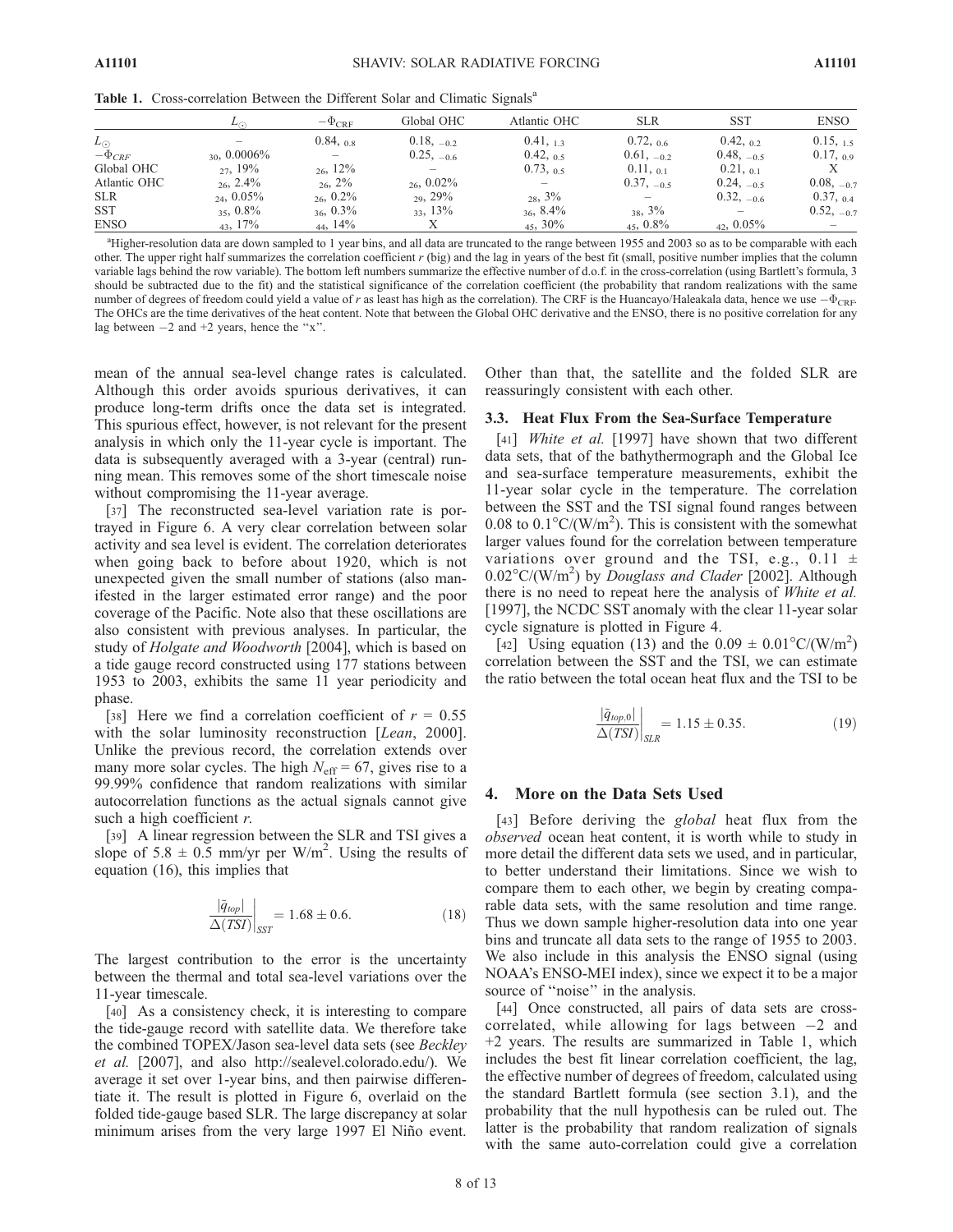

Figure 7. Summary of the "calorimetric" measurements and expectations for the average global radiative forcing  $F_{\text{global}}$ . Each of the 3 measurements suffers from different limitations. The ocean heat content (OHC) is the most direct measurement, but it suffers from completeness and noise in the data. The heat flux obtained from the sea surface temperature (SST) variations depends on the modeling of the heat diffusion into the ocean, here the diffusion coefficient is the main source of error. As for the sea-level based flux, the largest uncertainty is due to the ratio between the thermal contribution and the total sealevel variations. The solid error bars are the global radiative forcing obtained while assuming that similar forcing variations occur over oceans and land. The dotted error bars assume that the radiative forcing variations are only over the oceans. These measurements should be compared with two different expectations. The TSI is the expected flux if solar variability manifests itself only as a variable solar constant. The ''Low Clouds + TSI'' point is the expected oceanic flux based on the observed low-altitude cloud cover variations, which appear to vary in sync with the solar cycle (while assuming several approximations). Evidently, the TSI cannot explain the observed flux going into the ocean. An amplification mechanism, such as that of CRF modulation of the low-altitude cloud cover, is required.

coefficient which is as high as observed. Note that the formal 1- $\sigma$  errors on the lags are consistently around 0.5 yr for all fits with  $r > 0.3$ .

[45] Several conclusions can be drawn from the table. First, the low correlation between the global OHC variations and the other climatic variables (except for the Atlantic variations) strongly suggests that that the global OHC data set is significantly noisy (e.g., as suggested by AchutaRao et al. [2007]). This naturally explains why the solar related variables exhibit a lower correlation with the global OHC than with the other climatic signals.

[46] Second, it is of course unsurprising that the ENSO has an important effect on the SST and to some extent also on the SLR. It should also come with no surprise that the Atlantic OHC does not correlate with the ENSO index. The fact that there is no correlation with the global OHC can be attributed to two effects. First, because timescales associated with the ENSO are relatively fast, the heat variations do not penetrate deep into the ocean. This implies that the ENSO could be important for the SST variations but not the OHC, which includes a large oceanic volume, down to 700 m in depth. Also, of course, the global OHC has a significant amount of noise.

[47] One can remove the ENSO component from the SST and the SLR, the result of which is depicted in Figure 4. Although the SLR does not change much, the effect on the SST is to remove much of the faster oscillations, leaving a signal with a clear signature of the 11-year solar cycle.

[48] Last, because there is no statistically significant difference between correlations with the total solar irradiance and with the cosmic ray flux, it is not possible with this data to point out whether a mechanism directly related to solar activity, or an indirect mechanism related to CRF variations is responsible for the large heat fluxes.

#### 5. Oceanic Flux Versus Global Radiative Forcing

[49] The next step is to estimate the total flux into the oceans  $q_{top,0}$ , derive the average global radiative forcing, and then compare it with different expectations for the forcing variations.

[50] If the oceans were hypothetical reservoirs with an infinite heat capacity, all the heat going into them would remain, and it would not be reemitted from the surface. In such a case, the observed heat content variations would reflect the real variations in the short wavelength radiation going into the oceans, that is,  $q_{top,0} = q_{top}$ . In reality, however, the finite heat capacity of the oceans implies that as heat is absorbed, the temperature increases. Once the surface temperature changes, it would begin emitting or absorbing heat (as long wavelength radiation, latent heat of evaporation, etc). This loss of heat implies that the *calori*metric efficiency is less than unity.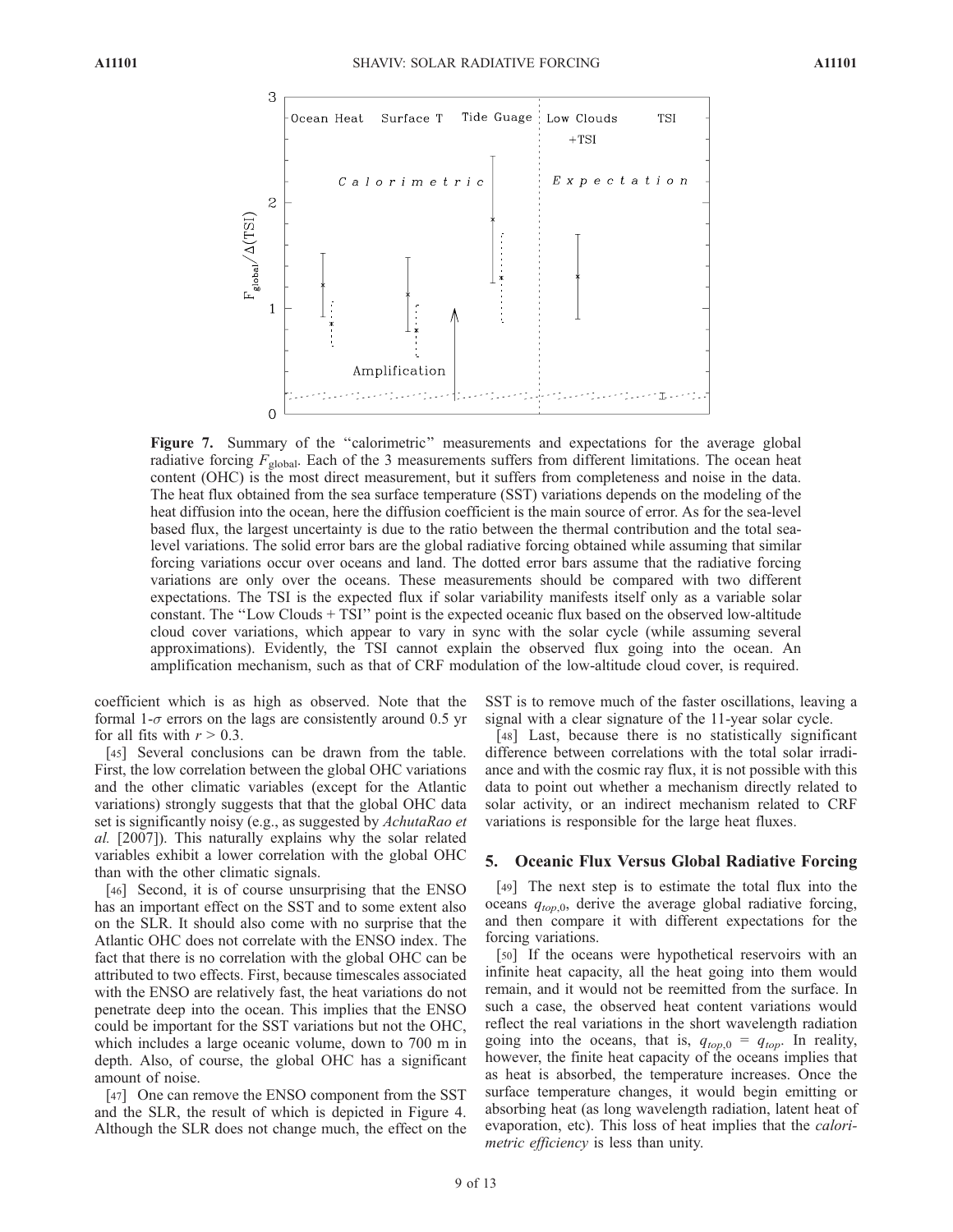[51] In terms of equation (3), the ocean heat content hitherto measured with the OHC and SLR was  $q_{top}$ , whereas we are interested in  $q_{top,0}$ . Assuming we know  $\lambda$  and  $\Delta T_{ML}$ , the amplitude of total flux variations is therefore

$$
|\tilde{q}_{top,0}| = \sqrt{|\tilde{q}_{top}|^2 - (\lambda \Delta T_{ML} \sin(\theta))^2} + \lambda \Delta T_{ML} \cos(\theta)
$$
 (20)

here  $\theta$  is the phase lag between the ML temperature signal and the solar signal, i.e.,  $q_{top,0}$  (not the observed heat flux  $q_{top}$ ). It is observed to be 30° to 50° [*White et al.*, 1997]. The same authors also found that the surface temperature varies with a peak to peak amplitude of 0.08 to 0.10 K over the solar cycle. Thus the largest uncertainty in determining the total flux going into the oceans is by far the relatively unknown sensitivity  $\lambda$ .

[52] As described after equation (20), we expect the ocean sensitivity to be similar, or perhaps somewhat smaller than the global temperature sensitivity. The sensitivity itself is often parameterized as  $\lambda \sim 3.8 \text{ W/m}^2/\Delta T_{\times 2}$ , with  $\Delta T_{\times 2}$ being the  $CO<sub>2</sub>$  doubling temperature sensitivity. According to the IPCC-AR4, the global temperature sensitivity is most likely in the range  $\Delta T_{\times 2} = 2 - 4.5^{\circ}\text{C}$ . Since the oceanic sensitivity may be somewhat smaller, and because some evidence suggests [e.g., Shaviv, 2005] that the global climate sensitivity is on the low side, we will conservatively take the range of  $\Delta T_{\times 2} = 1-5$ °C, for the calculation of  $\lambda$ and  $\tilde{q}_{top,0}$ .

[53] For example, if we consider the directly measured heat content variations (equation (17)), then we find that

$$
\left. \frac{|\tilde{q}_{tot,0}|}{\Delta(TSI)} \right|_{OHC} = 1.2 \pm 0.3. \tag{21}
$$

[54] Note that because the measured  $\tilde{q}_{top}$  is typically 1 W/  $m^2$  or larger, but the  $\lambda \Delta T_{ML}$  is at most about 0.35 W/m<sup>2</sup>, the outgoing flux from the ocean is at most a modest correction. It also implies that the calorimetric efficiency is relatively high, typically between 80 to 95%.

[55] Another point to consider is the fact that the flux obtained from equation (21) is only the flux above the oceans. Two extreme limits can then follow. If the mechanism responsible for the flux variations operates only over the oceans, than the *globally* averaged flux  $F_{global}$  will be 70% of the oceanic flux, that is,  $F_{global} \approx 0.7|\tilde{\dot{q}}_{top,0}|$ . In the opposite limit, where the mechanism operates equally above land and ocean, but none of the land flux ends up in the oceans, the globally averaged flux will be  $F_{global} \approx |\tilde{q}_{top,0}|$ . Thus,

$$
\frac{F_{global}}{\Delta(TSI)}\Big|_{OHC}
$$
\n
$$
= \begin{cases}\n0.85 \pm 0.2 & \text{for flux variations only over oceans,} \\
1.2 \pm 0.3 & \text{for variations over land and ocean.} \\
\end{cases}
$$
\n(22)

The results for the ocean heat content indirectly derived from the SLR and SST are summarized in Figure 7. We will adopt equation (22) as out best estimate for the global radiative forcing variations. In principle, we could also factor in the results from the SLR and SST analysis and thus reduce the statistical error for the best estimate. We will not do so however, because the OHC data provides a much more direct measurement of the radiative forcing, one which is less prone to the effects of systematic errors. In particular, the SLR data includes volume changes not associated with thermal expansion, or the SST based measurement depends on theoretical modeling with a few poorly determined parameters. Examples for the latter include the climate sensitivity, heat diffusion coefficient or the fact that we implicitly assume that the mixed layer depth is not correlated with the spacial dependence of the radiative forcing. In other words, we use the SLR and SST for two primary reasons. The data sets prove with a high statistical probability that the solar cycle does manifest itself in the data, and they also provide independent consistency checks for the observed magnitude of the ocean heat content variations. However, it is hazardous to use them for determining the exact value of the global radiative forcing.

[56] Note that the relatively low correlation coefficient between the OHC and the solar signals may seem somewhat suspicious. Nevertheless, the relatively large number of degrees of freedom implies that the Atlantic OHC does have a significant correlation, at the 0.01 to 0.02 level with the different solar variables. Moreover, the solar cycle folded OHC data revealed (in Figure 5) that even the noisier global OHC does exhibit a clear solar-cycle periodicity in it. Namely, the OHC data suffers from large non-solar contributions (whether noise or real signals), but it does exhibit large solar-cycle variations as well.

#### 6. Discussion

[57] The present work clearly demonstrates that there are large variations in the oceanic heat content together with the 11-year solar cycle. Three independent data sets consistently show that the oceans absorb and emit an order of magnitude more heat than could be expected from just the variations in the total solar irradiance.

[58] Grossly speaking, there are three alternative explanations to the large flux. As we shall see, only the first is in fact viable:

[59] 1. The straight forward explanation to the well detected and documented heat content variations is that the large amount of heat periodically entering the oceans simply reflect real variations in the energy budget, a flux which is not part of any internal feedback mechanism, whether oceanic or atmospheric. For example, if the amount of cloud cover is directly influenced by solar activity (irrespective of any atmospheric feedback in which they play), it would serve as an iris which periodically allows large amounts of heat to enter or leave the climate system. That is, it is an externally controlled ''valve''.

[60] 2. Alternatively, one can imagine that the flux is not "external" but a result of internal feedbacks in the climate system. Namely, the TSI variations are the source of a small fraction of the flux entering the oceans, while the rest of the flux arises from a coupling between the sea-surface temperature and the climate system. For example, a higher seasurface temperature is responsible for more water vapor in the atmosphere, which as a greenhouse gas, re-radiates heat back into the oceans, giving rise to a strong positive feedback.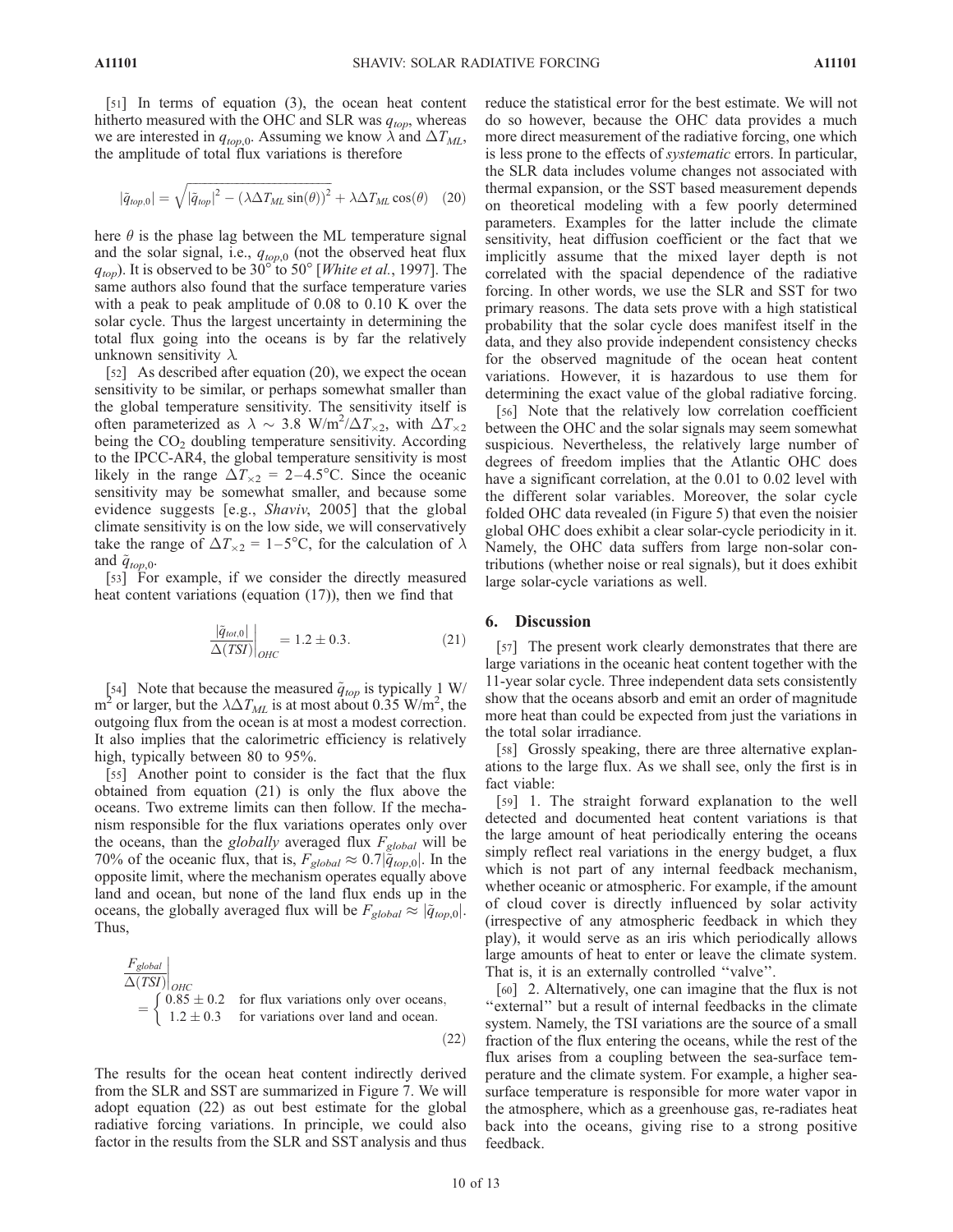[61] Numerically, we require a feedback flux of order  $1 \text{ W/m}^2$ , from the observed SST variations of  $\sim 0.1^{\circ}$ C, or a feedback parameter of  $\lambda \sim 10 \ (W/m^2)^{\circ}$ C. However, all the known feedbacks, with all their uncertainties are typically between  $-1$  to 2 (W/m<sup>2</sup>)/°C in equilibrium [e.g., Soden and Held, 2006]. Namely, they are about an order of magnitude too small to explain the heat flux.

[62] Moreover, not only is there no known feedback, it is incompatible with the theoretical results of section 2.1. A large atmospheric feedback is equivalent to a large  $\lambda_{a,\text{eff}}$ . However, there is an upper limit on  $\lambda_{a,\text{eff}}$ . As it approaches  $\lambda_o \sim 3(W/m^2)^{\circ}C$  (for the gray body ocean), the value of  $\lambda$ will vanish, implying that the climate sensitivity diverges. A negative  $\lambda$  gives rise to a climate system that is unconditionally unstable. In other words, the large required feedback will simply make the climate system unstable, which it is not.

[63] Another way of looking at it, is with Figure 3. For any possible diffusivity  $\kappa$  or *any* sensitivity  $\lambda$ , there is a lower limit of about  $8(W/m^2)$ <sup>o</sup>C to the ratio between  $q_{top,0}$ and the SST variation. This means that there is no atmospheric feedback operating on the SST which can explain the SST variations of  $0.1^{\circ}$ C from the meager  $0.17$  W/m<sup>2</sup> variations in the TSI.

[64] The third possibility is that the *apparently* large amounts of energy entering the oceans are actually fictitious. This could arise if the small TSI variations excite a decadal oscillation mode. That is, a mode which contains 10 times as much energy as supplied by the TSI, is excited, such that the thermal component of the mode would appear to vary by a factor much larger than the energy supplied. This will naturally arise if an oscillator with a large Q value is excited near its resonance. Note that oceanic oscillation modes are known to exist. For example, modes involving coupled Rossby and Kelvin waves can beautifully explain different aspects of the ENSO for example [Graham and White, 1988]. Here we can think of two sub-cases:

[65] 1. In the first case, we would expect the energy contained in the mode to oscillate between the observed thermal content and another type of energy contained in the oceans, where the damping of the mode is replenished by the small TSI variations. This would make the heat content appear to have large variations, with only a small energy being supplied. This interpretation, however, can be easily ruled out. The reason is that there is no other form of energy that can participate in the oscillation and which would have stayed undetected, since only the top 100 m appear to participate in the mode [*White et al.*, 2000]. For example, the few  $\times$  10<sup>22</sup> J would require velocities of several m/s if the energy is kinetic or height variations of several meters if the energy is gravitational. In other words, the observed flux into the oceans is real—all this energy must enter and leave the oceans every cycle.

[66] 2. The second case is to have the small TSI variations excite an oceanic mode which couples to the atmosphere above and periodically lets a variable heat flux enter the oceans. Here the heat flux is real, but most of it does not originate with the TSI variations. Instead, it arises from a positive atmospheric feedback response that is coupled to the oceanic oscillation, which allows more radiation be absorbed while the temperature is higher. This is similar to the second possibility above, except that we assume specifically that the feedback is coupled to the decadal mode, and will not be present under equilibrium. This will avoid the limitation of a negative feedback  $\lambda$  and ensuing instability. Namely, the climate system could be unstable to a decadal like mode, i.e., one which self excites, but which is tuned to the external forcing of the TSI.

[67] There are three main problems with this interpretation. First, the observed phases are inconsistent. The heat flux and sea-level change rate appear to be synchronized with the solar activity variations (e.g., Figure 6). On the other hand, any atmospheric response would be insensitive to the flux getting into the oceans, and instead depend on the SST which appears [*White et al.*, 1997] to lag behind the solar activity by  $30^{\circ}$  to  $50^{\circ}$  (as one would expect from the diffusion into a semi-infinite medium, which predicts 45°). An additional lag of typically 90° should be expected given that we are exciting a mode near its resonance. Thus we would expect in such a scenario to see the flux lag behind the forcing and the SST lag behind both, but this is not observed.

[68] Second, irrespective of the details, any amplification through the effects of an oceanic mode would tend to give SST variations which are different in different basins (e.g., the eigenmode of the ENSO is primarily confined to the Pacific). However, the decadal oscillations appear to be quite similar in different basins, as can be seen from the heat content variations (Figure 4), or from the geographic distribution of the decadal SST variations [White et al., 1997].

[69] Although it bares no theoretical weight, it is interesting to note that no such mode is known to exist, or to arise from numerical simulations.

[70] We thus conclude that the apparent oceanic flux variations must be the result of a large amount of heat of an external forcing, which periodically enters and leaves the oceans without being amplified by the atmosphere nor by an internal oceanic mode. This implies that the sun affects climate through a mechanism other than TSI variations.

[71] One possible mechanism to the large heat fluxes is that of CRF modulation [Ney, 1959; Dickinson, 1975; Svensmark, 1998]. The CRF, which inversely follows the solar activity variations, is the dominant source of tropospheric ionization. Although the idea has several pros and cons [Carslaw et al., 2002], the current supporting body of evidence is increasing steadily, though not without fierce critique. This includes correlations between CRF variations and cloud cover [Svensmark, 1998; Marsh and Svensmark, 2000b], correlations between non-solar CRF variations and temperature over geological timescales [Shaviv, 2002, 2003; Shaviv and Veizer, 2003], as well as experimental results showing that the formation of small condensation nuclei (CNs) could be bottlenecked by the number density of atmospheric ions [Harrison and Aplin, 2001; Eichkorn et al., 2002; Svensmark et al., 2006]. It is yet to be proven, however, that the formation rate of small CNs is an important factor in determining the overall production rate of the large cloud condensation nuclei (CCN) required for cloud condensation [Carslaw et al., 2002].

[72] Another interesting point to note is that the solar cycle induced variations in low-altitude cloud cover [Marsh and Svensmark, 2000b], presumably from CRF modulation over the oceans (where CCNs are most likely to be a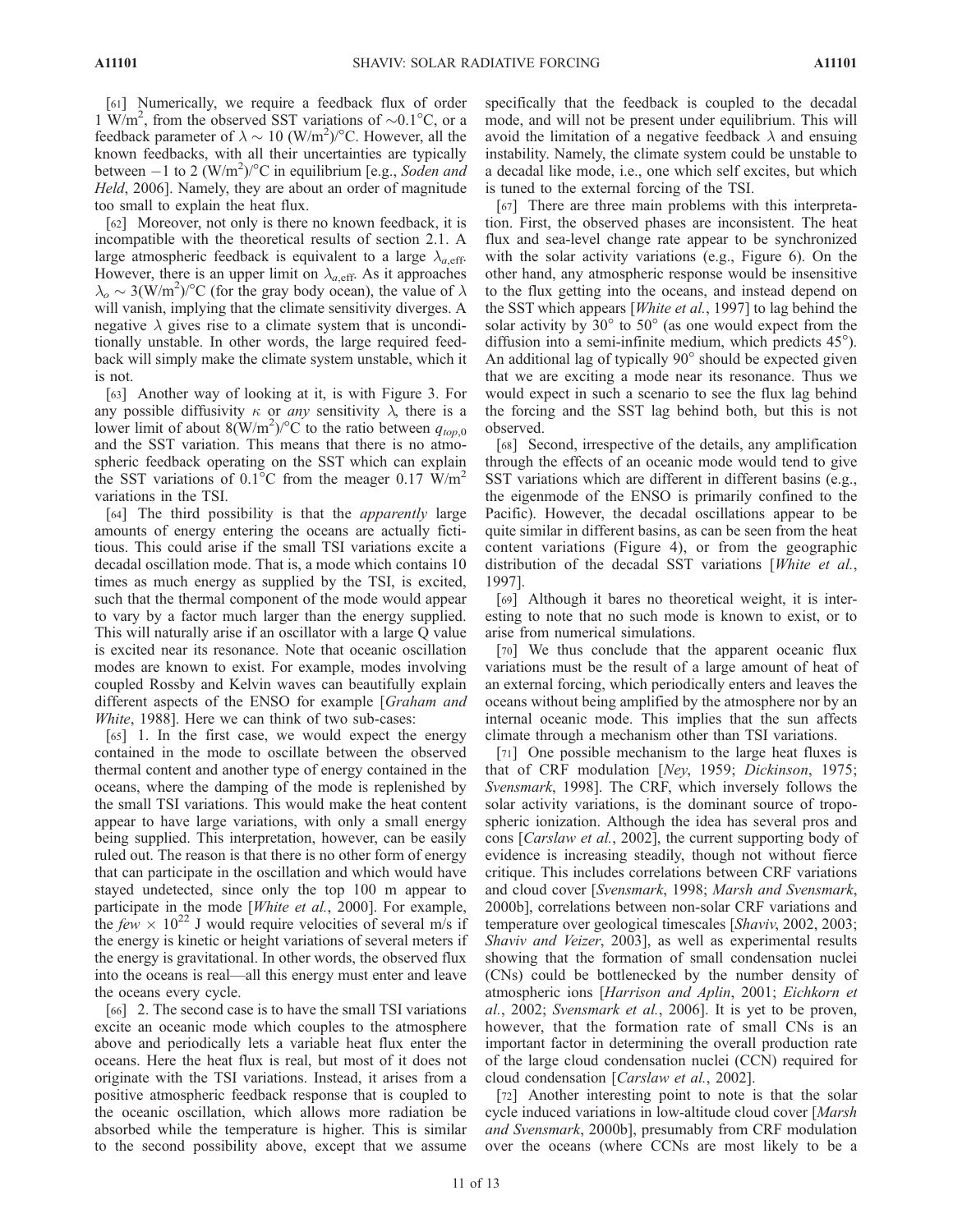bottleneck), give rise to a radiative imbalance which can be estimated [Marsh and Svensmark, 2000a; Shaviv, 2005] to be of order  $1.1 \pm 0.3$  W/m<sup>2</sup> over the past two cycles. Together, with the TSI variations, we find that the ratio between the cloud + TSI variations compared with the change in the solar constant is:

$$
\left. \frac{F_{clouds} + F_{TSI}}{\Delta (TSI)} \right|_{global} = 1.3 \pm 0.4. \tag{23}
$$

After comparing with equation (21), we can conclude that the heat flux going into the oceans is consistent with the apparent variations in the low-altitude clouds. See also Figure 7.

[73] In summary, we find clear evidence indicating that the total flux entering the oceans in response to the solar cycle is about an order of magnitude larger than the globally averaged irradiance variations of 0.17  $\rm W/m^2$ . The sheer size of the heat flux, and the lack of any phase lag between the flux and the driving force further implies that it cannot be part of an atmospheric feedback and very unlikely to be part of a coupled atmosphere-ocean oscillation mode. It must therefore be the manifestation of real variations in the global radiative forcing.

[74] It should be stressed that the observed correlation between the oceanic heat flux and solar activity does not provide proof for any particular amplification mechanism, including that of the CRF/climate link. It does however provide very strong support for the notion that an amplification mechanism exists. Given that the CRF/climate links predicts the correct radiation imbalance observed in the cloud cover variations, it is a favorable candidate.

[75] With respect to simulating climate dynamics, the results have two very interesting ramifications. First, they imply that any attempt to explain historic temperature variations should consider that the solar forcing variations are almost an order of magnitude larger that just the TSI variations now used almost exclusively. It would imply that the climate sensitivity required to explain historic temperature variations is smaller than often concluded.

[76] Second, an additional constraint can be used to narrow the range of GCMs' model parameters. Under solar cycle like periodic forcing, a GCM should predict that the ratio between the oceanic heat flux and sea-surface temperature variations is that which is observed, namely, a net oceanic flux of  $1.05 \pm 0.25$  W/m<sup>2</sup> for every  $0.09 \pm 0.01$ <sup>o</sup>C change in the sea-surface temperature (or somewhat larger land surface temperature variations). This should prove useful in constraining GCM based predictions, such as that of climate sensitivity.

[77] Acknowledgment. Amitava Bhattacharjee thanks Thomas Chase and two other reviewers for their assistance in evaluating this paper.

#### References

- AchutaRao, K., M. Ishii, B. Santer, P. Gleckler, K. Taylor, T. Barnett, D. Pierce, R. Stouffer, and T. Wigley (2007), Simulated and observed variability in ocean temperature and heat content, Proc. Natl. Acad. Sci. U. S. A., 104(26), 10,768.
- Bartlett, M. S. (1935), Some aspects of the time-correlation problem in regard to tests of significance, J. R. Stat. Soc., 98, 536-543.
- Beckley, B. D., F. G. Lemoine, S. B. Luthcke, R. D. Ray, and N. P. Zelensky (2007), A reassessment of global and regional mean sea level

trends from TOPEX and Jason-1 altimetry based on revised reference frame and orbits, Geophys. Res. Lett., 34, L14608, doi:10.1029/ 2007GL030002.

- Bond, G., et al. (2001), Persistent solar influence on North Atlantic climate during the Holocene, Science, 294, 2130-2136.
- Carslaw, K. S., R. G. Harrison, and J. Kirkby (2002), Cosmic rays, clouds, and climate, Science, 298, 1732 – 1737.
- Dickinson, R. E. (1975), Solar variability and the lower atmosphere, Bull. Am. Metereol. Soc., 56, 1240-1248.
- Douglas, B. C. (1997), Global sea rise: A redetermination, Surv. Geophys., 18, 279 – 292.
- Douglass, D. H., and B. D. Clader (2002), Climate sensitivity of the Earth to solar irradiance, Geophys. Res. Lett., 29(16), 1786, doi:10.1029/ 2002GL015345.
- Eddy, J. A. (1976), The Maunder Minimum, Science, 192, 1189 1202.
- Eichkorn, S., S. Wilhelm, H. Aufmhoff, K. H. Wohlfrom, and F. Arnold (2002), Cosmic ray-induced aerosol-formation: First observational evidence from aircraft-based ion mass spectrometer measurements in the upper troposphere, Geophys. Res. Lett., 29(14), 1698, doi:10.1029/ 2002GL015044.
- Foukal, P., C. Fröhlich, H. Spruit, and T. M. L. Wigley (2006), Variations in solar luminosity and their effect on the Earth's climate, Nature, 443, 161 – 166, doi:10.1038/nature05072.
- Graham, N. E., and W. B. White (1988), The El Nino cycle: A natural oscillator of the pacific ocean-atmosphere system, Science, 240, 1293 – 1302.
- Haigh, J. D. (1994), The role of stratospheric ozone in modulating the solar radiative forcing of climate, Nature, 370, 544, doi:10.1038/370544a0.
- Harrison, R. G., and K. L. Aplin (2001), Atmospheric condensation nuclei formation and high-energy radiation, J. Atmos. Terr. Phys., 63, 1811 – 1819.
- Holgate, S. J., and P. L. Woodworth (2004), Evidence for enhanced coastal sea level rise during the 1990s, Geophys. Res. Lett., 31, L07305, doi:10.1029/2004GL019626.
- Ishii, M., M. Kimoto, K. Sakamoto, and S. Iwasaki (2006), Steric sea level changes estimated from historical ocean subsurface temperature and salinity analyses, *J. Oceangr.*, 62, 155-170.
- Law, C., E. Abraham, A. Watson, and M. Liddicoat (2003), Vertical eddy diffusion and nutrient supply to the surface mixed layer of the Antarctic Circumpolar Current, J. Geophys. Res., 108(C8), 3272, doi:10.1029/ 2002JC001604.
- Lean, J. (2000), Evolution of the Sun's spectral irradiance since the Maunder Minimum, Geophys. Res. Lett., 27, 2425 – 2428, doi:10.1029/ 2000GL000043.
- Levitus, S., and T. Boyer (1994), World Ocean Atlas 1994, Volume 4, Temperature, Tech. rep., PB-95-270112/XAB; NESDIS-4, National Environmental Satellite, Data, and Information Service, Washington, D. C. (Available at: http://iridl.ldeo.columbia.edu/SOURCES/.LEVITUS94/)
- Lindzen, R., and C. Giannitsis (1998), On the climatic implications of volcanic cooling, J. Geophys. Res., 103(D6), 5929 – 5941.
- Lombard, A., A. Cazenave, P.-Y. Le Traon, and M. Ishii (2005), Contribution of thermal expansion to present-day sea-level change revisited, Global Planet. Change,  $47, 1-\overline{16}$ .
- Marsh, N., and H. Svensmark (2000a), Cosmic rays, clouds, and climate, Space Sci. Rev., 94, 215-230.
- Marsh, N. D., and H. Svensmark (2000b), Low cloud properties influenced by cosmic rays, *Phys. Rev. Lett.*, 85, 5004-5007.
- Neff, U., S. J. Burns, A. Mangini, M. Mudelsee, D. Fleitmann, and A. Matter (2001), Strong coherence between solar variability and the monsoon in Oman between 9 and 6kyr ago, Nature, 411, 290–293. Ney, E. P. (1959), Cosmic radiation and weather, Nature, 183, 451.
- Shaviv, N. (2005), On climate response to changes in the cosmic ray flux
- and radiative budget, J. Geophys. Res., 110, A08105, doi:10.1029/ 2004JA010866.
- Shaviv, N. J. (2002), Cosmic Ray Diffusion from the Galactic Spiral Arms, Iron Meteorites, and a Possible Climatic Connection, Phys. Rev. Lett., 89(5), 051,102.
- Shaviv, N. J. (2003), The spiral structure of the Milky Way, cosmic rays, and ice age epochs on Earth, New Astron., 8, 39–77, doi:10.1016/S1384-1076(02)00193-8.
- Shaviv, N. J., and J. Veizer (2003), A celestial driver of phanerozoic climate?, GSA Today, 4-11.
- Siegenthaler, U., and F. Joos (1992), Use of a simple model for studying oceanic tracer distributions and the global carbon cycle, Tellus, Ser. B-Chem. Phys. Meteorol., 44(3).
- Soden, J. S., and I. M. Held (2006), An assessment of climate feedbacks in coupled ocean-atmosphere models, J. Clim., 19, 3354 – 3360.
- Solanki, S. K., and M. Fligge (2002), Solar irradiance variations and climate, *J. Atmos. Terr. Phys.*, 64, 677-685.